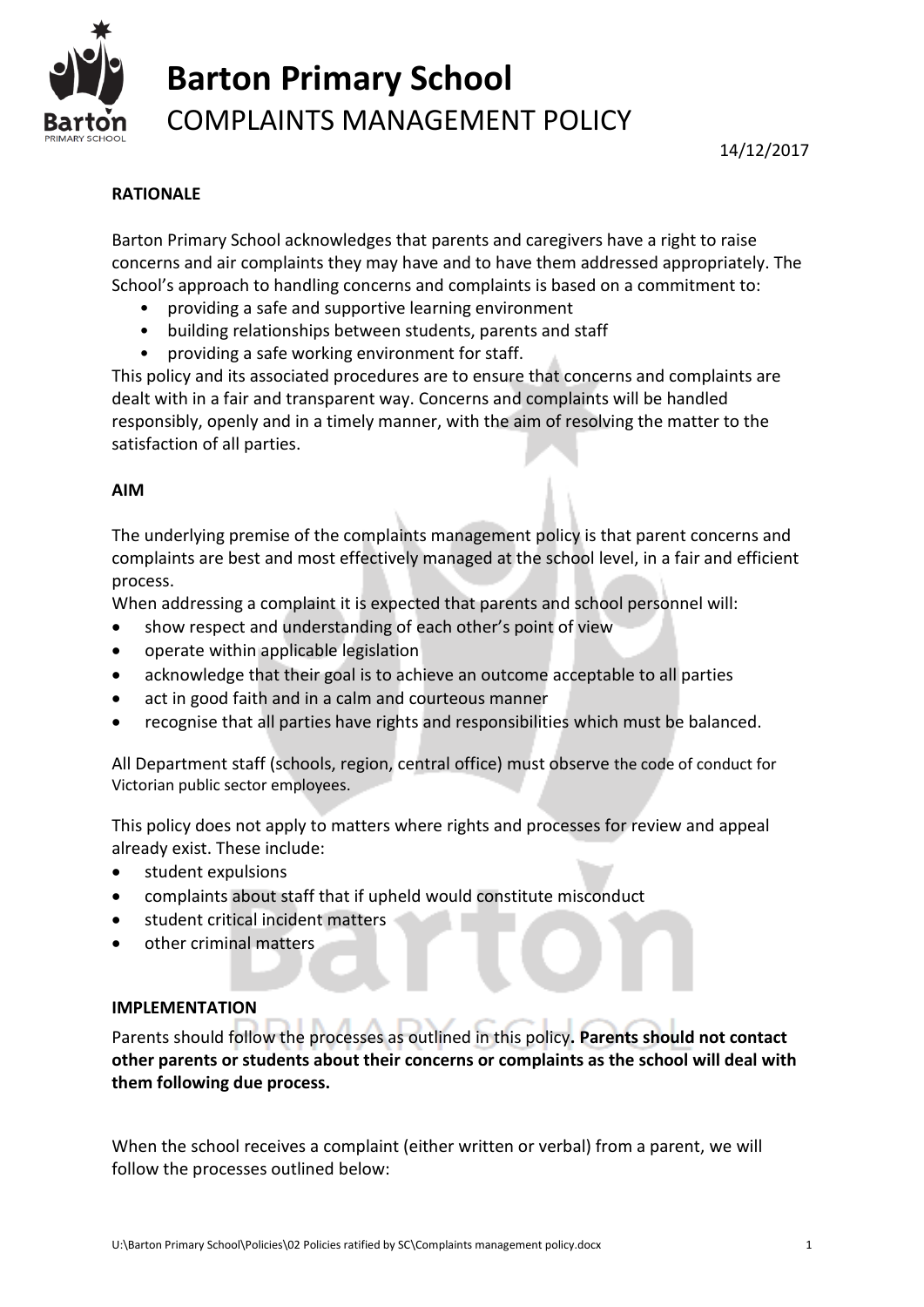

- 1. maintain fair procedures for parent complaint-handling (Appendix 1)
- 2. consider all parent complaints by:
	- a. raising the issues in the complaint with relevant staff and/or members of the school community
	- b. consulting, where appropriate, with relevant sections of the Department and/or external agencies for technical or other advice
	- c. discussing the school's findings with the parent in an attempt to reach an agreed resolution
	- d. considering the engagement of a mediator where a complaint has the potential to become intractable
- 3. publicise the complaint-handling procedures within the school community and make them readily available
- 4. review the complaint-handling procedures regularly
- 5. ensure that complaints received are recorded and actions taken to resolve the complaint are well documented
- 6. ensure a record of all complaints, both written and verbal, are maintained
- 7. seek advice from either the central office or region about the management of complaints, including complex or challenging complaints or complainants and the use of mediation/conciliation services, and seek specialist or technical advice from external agencies and/or the Department when required.
- 8. ensure all school personnel are aware of the school's parent complaint-handling procedures and provide opportunities for staff to attend training/professional development activities with a focus on complaint management.
- 9. actively assist parents with the complaint process, informing them that at any point of the complaint process they are able to be supported by an advocate/support person. The role of the advocate/support person in this process is a supportive and enabling one. A complainant's advocate/support person may be a member of the family, a friend, a community member or a person provided through an appropriate support/advocate agency. The advocate/support person in the parent complaint process does not receive a fee for service. The complainant will inform the principal if they want to include an advocate/support person in the complaint process and provide the name of the advocate, contact details and the relationship to the complainant. An advocate/support person's role may include:
	- a) assistance for the complainant to clarify the issues in the complaint
	- b) discussion of difficulties being experienced by the complainant
	- c) assistance in the development of a co-operative and collaborative working relationship between the complainant and the school community
	- d) assistance for the complainant to understand Department policy and guidelines and the resolution being proposed for the complaint.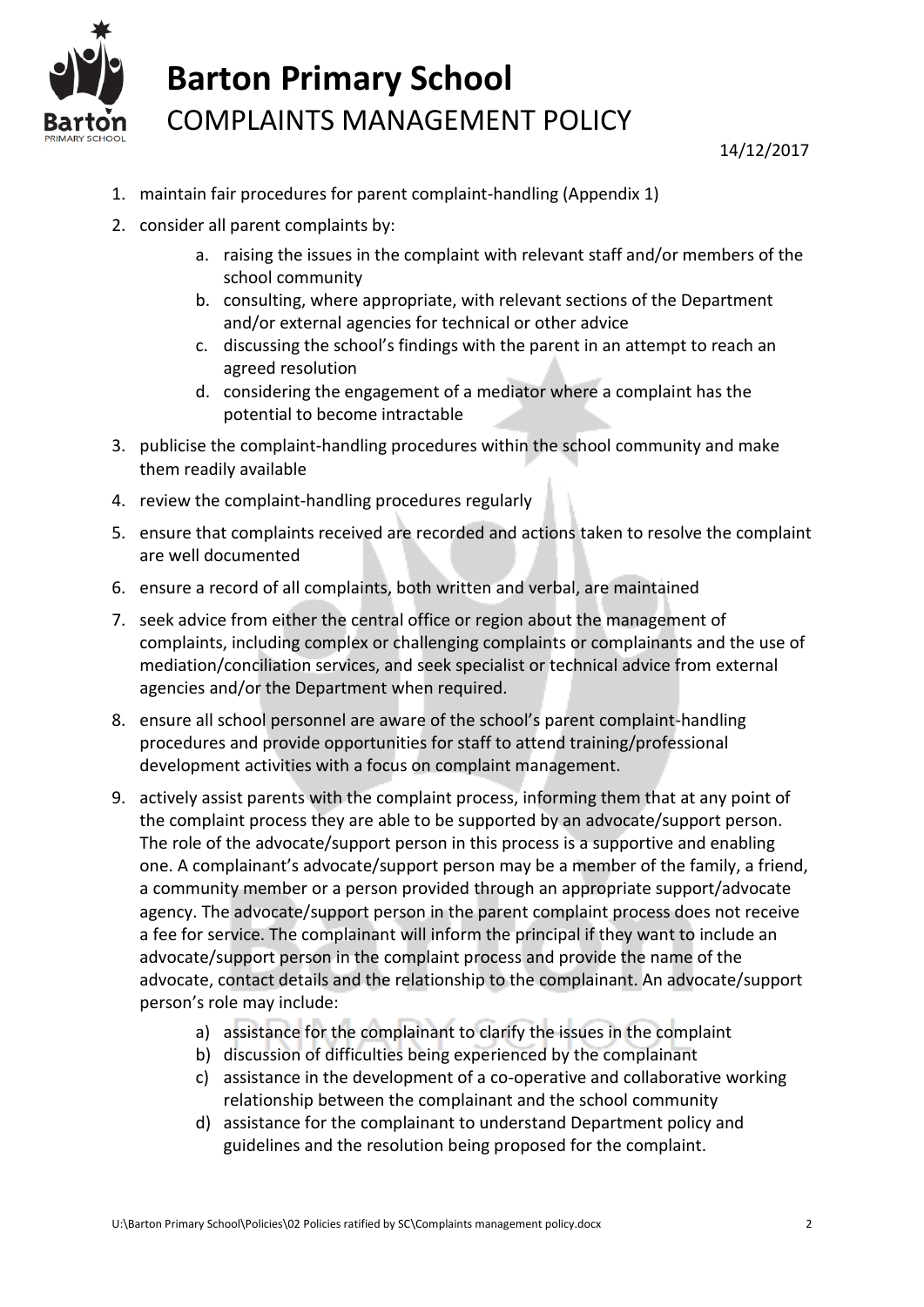

All complaints will be considered in accordance with the school's complaint-handling procedures including when parent behaviour is thought to be unreasonable.

While a decision maker considers a range of factors and views, they may at any point in the process outlined in this policy consider a parent's behaviour to be unreasonable. In these circumstances, it is appropriate for the decision maker to communicate the basis on which the conclusion was made to the parent in writing. The decision maker may also indicate an acceptable procedure for future communication with the parent about their complaint.

The Department considers behaviour to be unreasonable when:

- it is clearly and significantly outside the expectations of cooperation, courtesy and respect
- it calls for staff resources and time unjustified by the nature or significance of the complaint
- an action or complaint is brought without merit, often to cause annoyance to another person
- it is oriented towards conflict.

#### APPENDICES

- Appendix 1: Raising a concern or complain
- Appendix 2: Guiding Principles
- Appendix 3: Department flowchart

This policy was ratified by School Council on 9<sup>th</sup> November 2017

#### **EVALUATION**

This policy will be reviewed annually or more often if necessary due to changes in regulations or circumstances.

#### **REFERENCES**

<http://www.education.vic.gov.au/school/parents/complaints/Pages/default.aspx>

**PRIMARY SC**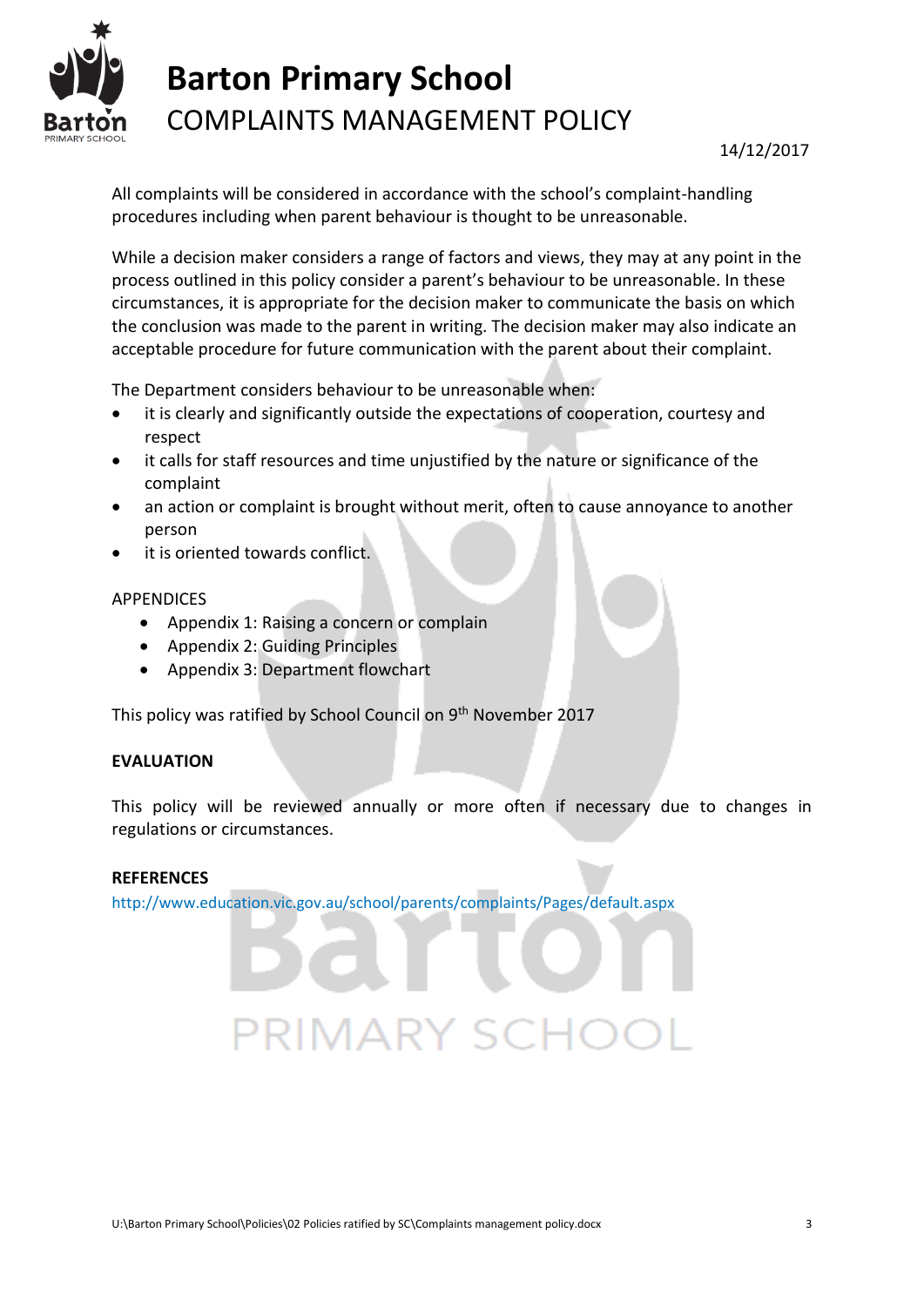

14/12/2017



U:\Barton Primary School\Policies\02 Policies ratified by SC\Complaints management policy.docx 4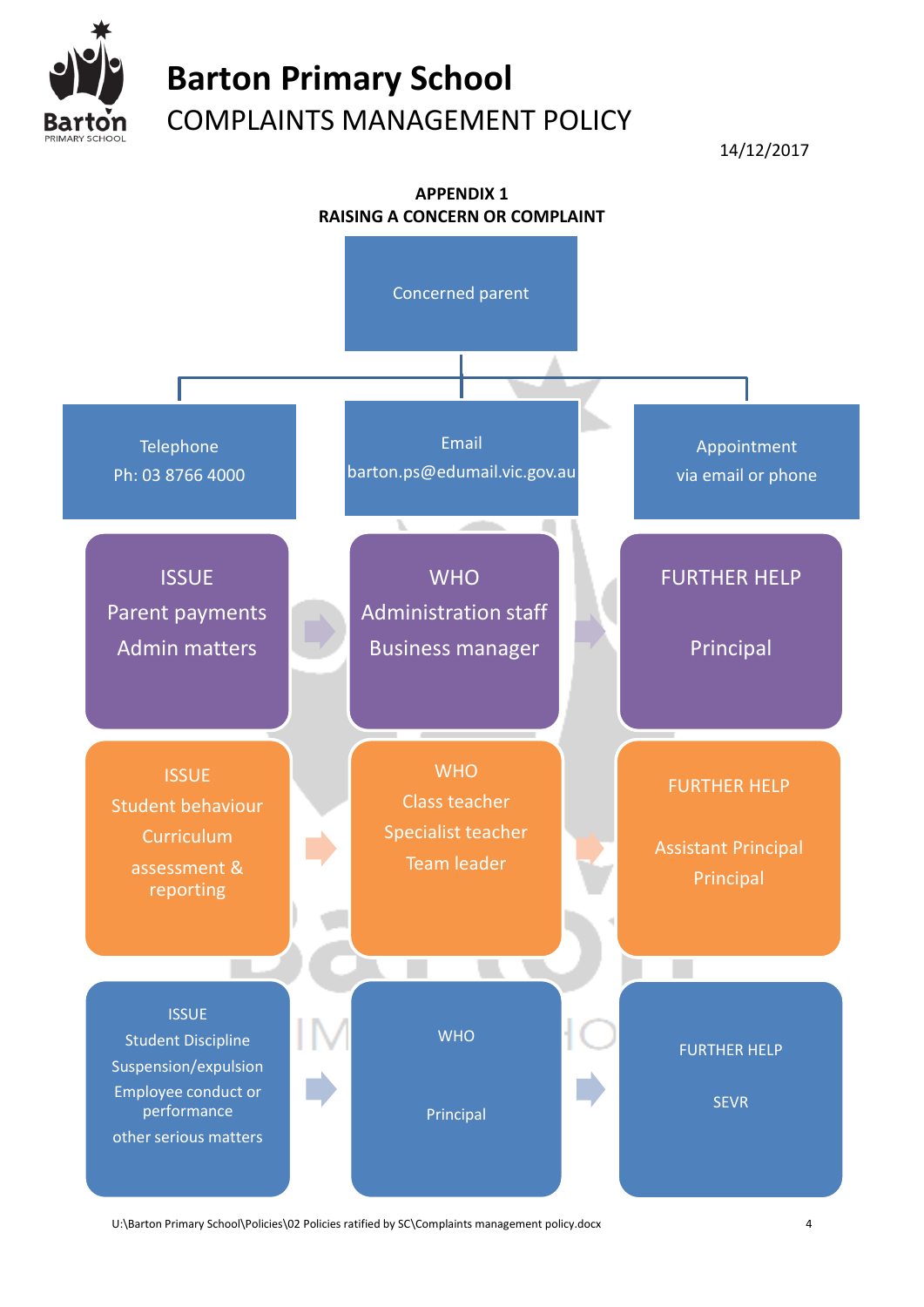

A parent/guardian can raise concerns or complaints about any aspect of the school's

PLEASE …

- Raise your concern as soon as you can after the issue occurs
- Put it in writing, providing detailed factual information
- Maintain and respect everyone's privacy and confidentiality
- Be calm, courteous, honest and sincere

PLEASE ALSO …

- Recognise everyone has rights and responsibilities that must be balanced
- Respect and understand each other's point of view; value difference rather than judge and blame
- Realise we need to achieve an outcome acceptable to everyone involved

ADDRESSING COMPLAINTS …

- Our response will be prompt, courteous, efficient and fair. We will follow the process outlined below:
- Acknowledge your complaint by telephone or email and let you know how long it will take to investigate
- Give you a copy of the BPS Complaints Management Policy
- Investigate and provide a response as soon as possible
- Make every effort to resolve your complaint within 20 school days

#### RESOLVING A COMPLAINT

The school will work with you to find an appropriate way to resolve the complaint such as:

- An explanation or further information
- Mediation, counselling or other ongoing support

The school will resolve the issue as soon as it can and keep you up to date with progress if it is an ongoing concern.

### U:\Barton Primary School\Policies\02 Policies ratified by SC\Complaints management policy.docx 5

PRIMARY SCI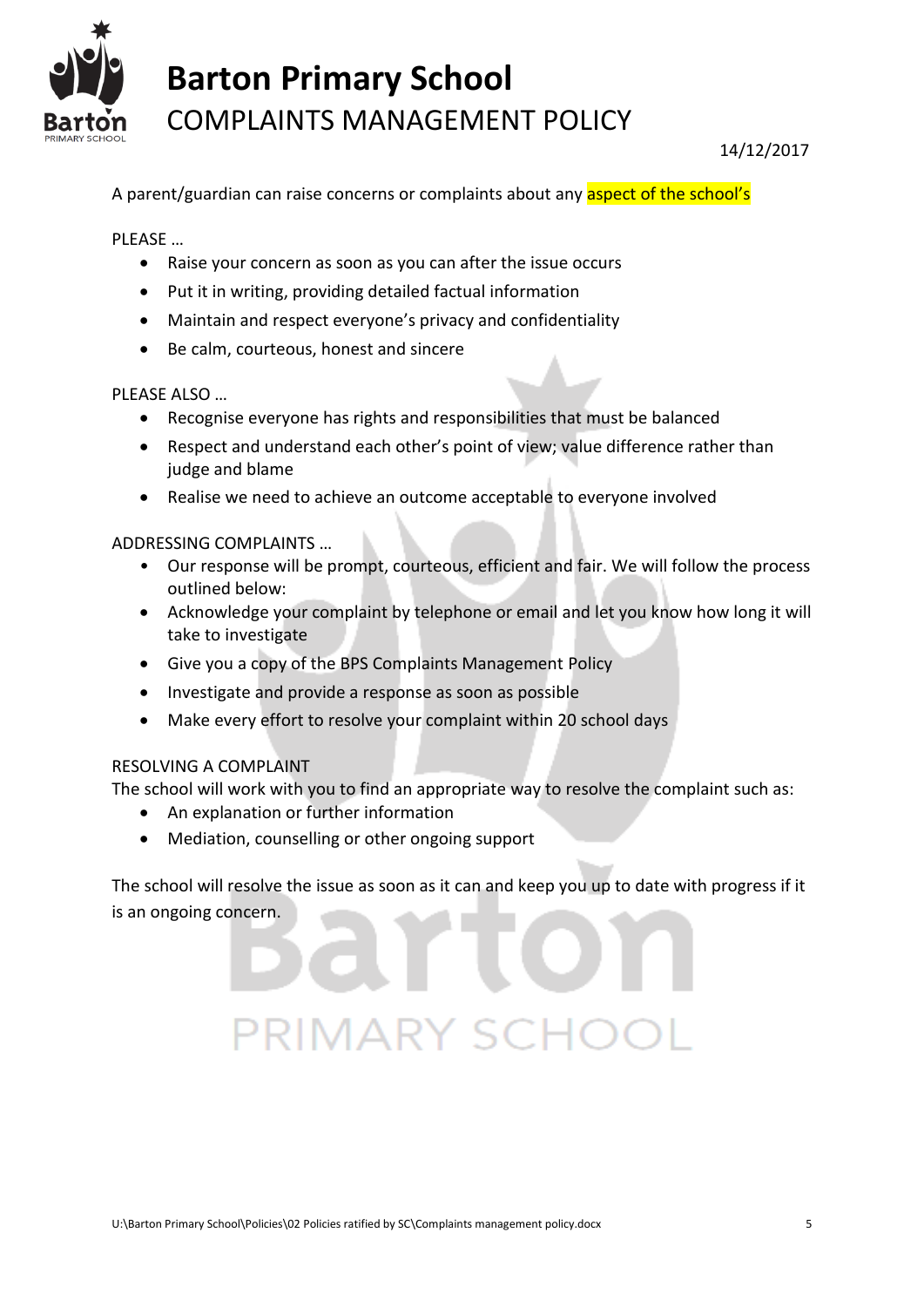

14/12/2017

### **APPENDIX 2**

### Guiding principles

The complaint-handling process reflects the following [guiding principles,](file:///D:/Users/01136025/Documents/Guiding%20Principles.docx%23guiding%2520principles) which are informed by the *Australian/New Zealand Standard – Guidelines for complaint management in organizations (AS/NZS 10002:2014).*

| Visibility               | Information about how and where to make a complaint, as well as how a complaint<br>will be handled, will be regularly publicised within the school community.<br>The actions taken to respond to a complaint will be well documented and include<br>the reasons underpinning any decisions made.                                                                                                                                      |
|--------------------------|---------------------------------------------------------------------------------------------------------------------------------------------------------------------------------------------------------------------------------------------------------------------------------------------------------------------------------------------------------------------------------------------------------------------------------------|
| Accessibility            | Information about how to make a complaint and the school's procedures when<br>responding to a complaint will be easily accessible. The complaint-handling process<br>will be flexible and include the ability to make a complaint in person, by phone and<br>in writing. Support will also be given to parents with special needs, including<br>translations, interpreters and enabling a parent to seek the services of an advocate. |
| Responsiveness           | Receipt of written complaints will be acknowledged by communicating with<br>parents as soon as possible. Complaints will be addressed promptly and the<br>parents kept informed of the progress of their complaint when the matter is<br>complex and will take time to bring to resolution.                                                                                                                                           |
| Objectivity              | Each complaint will be treated in an equitable, objective and unbiased manner.                                                                                                                                                                                                                                                                                                                                                        |
| Cost                     | There will be no cost to the parent for access to the complaint-handling process at<br>the school, region or central office.                                                                                                                                                                                                                                                                                                          |
| Protection of<br>Privacy | Personally identifiable information concerning the parent will be actively protected<br>from disclosure except where needed in relation to the complaint. This means that<br>the complaint will only be discussed with those directly involved in the complaint-<br>handling process.                                                                                                                                                 |
| Student-focused          | The school will be open to feedback including complaints and will show a<br>commitment to resolving complaints with the educational wellbeing of students as<br>the first priority.                                                                                                                                                                                                                                                   |
| Accountability           | Schools are required to have a fair, effective and efficient complaint-handling<br>process. Schools are accountable, both internally and externally, for their decision<br>making and complaint-handling performance. Schools need to be able to provide<br>explanations and reasons for their decisions.                                                                                                                             |
| Continual<br>Improvement | Parent complaint-handling procedures will be regularly reviewed for improvement.<br>Complaint data and feedback will be used to identify recurrent themes and to<br>implement improvement measures where a need is identified.                                                                                                                                                                                                        |